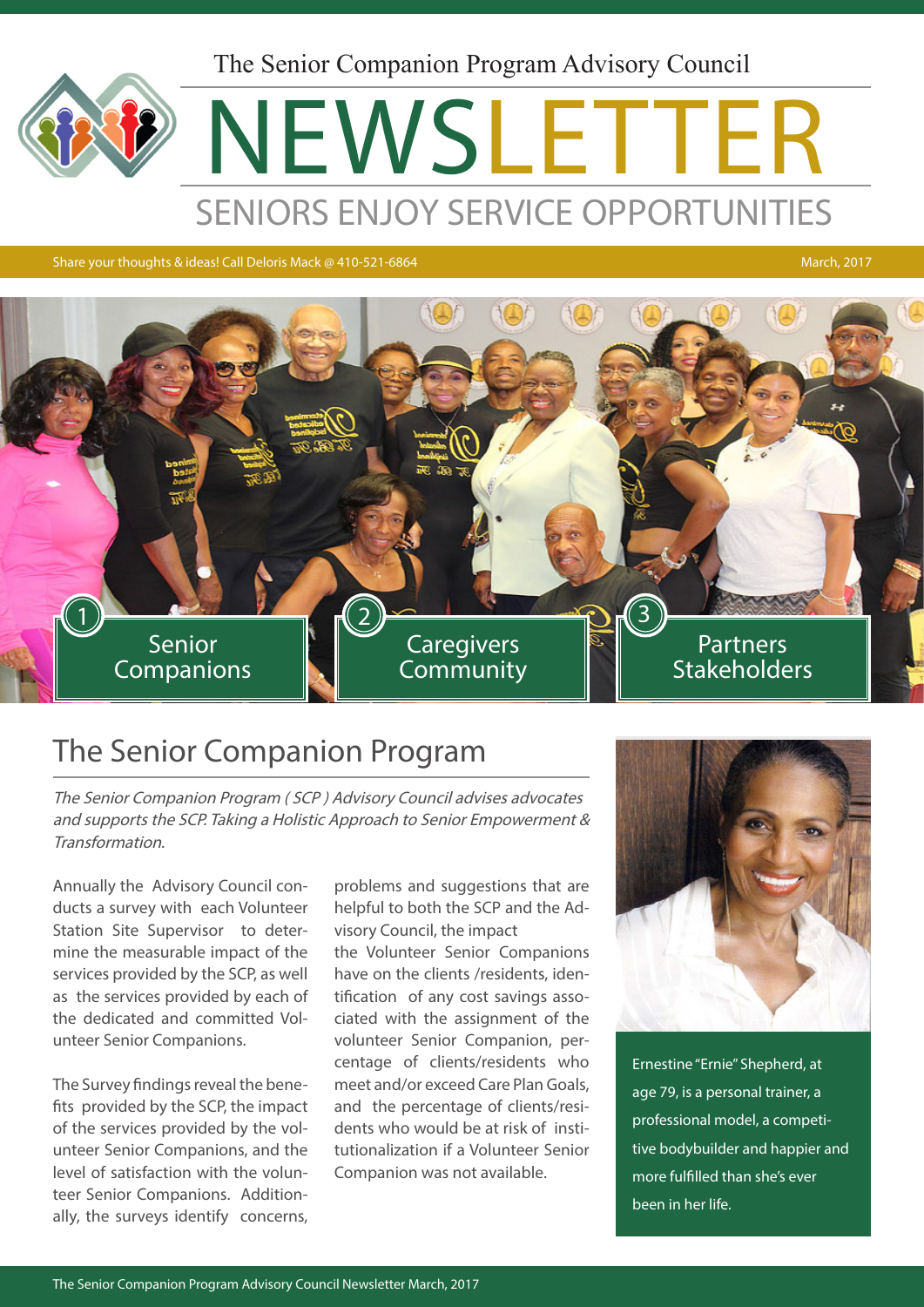

## BE DETERMINED, DEDICATED & DISCIPLINED

Ernestine Shepherd has a new book called, Determined, Dedicated, Disciplined To Be Fit: The Ageless Journey of Ernestine Shepherd by Ernestine Shepherd. You can purchase her book on Amazon.com.

How did Ernestine transform herself from an average middle-aged woman to bodybuilding diva?

In her youth Ernestine is said to have been a "prissy" girl with little interest in athletics or exercise of any kind. As a 56-year-old she was a sedentary, well-padded school secretary and "slug" who had never worked out a day in her life. The obvious question is: What happened to transform Ernestine into a role model for the rest of us, and senior women in particular? What happened was

that the 56-year-old version of Ernestine went bathing suit shopping with her sister, Velvet. While trying on the suits, they found themselves laughing at each other. Then and there they knew it was time to get in better shape. Ernestine and her sister joined a gym and started working out together. A short time later, Velvet died suddenly from a brain aneurysm. Devastated, Ernestine stopped going to the gym. After some months of mourning the loss of her sister and on the advice of a friend that her sister would have wanted her to continue what they had started, Ernestine returned to the gym with a reignited determination to get fit.

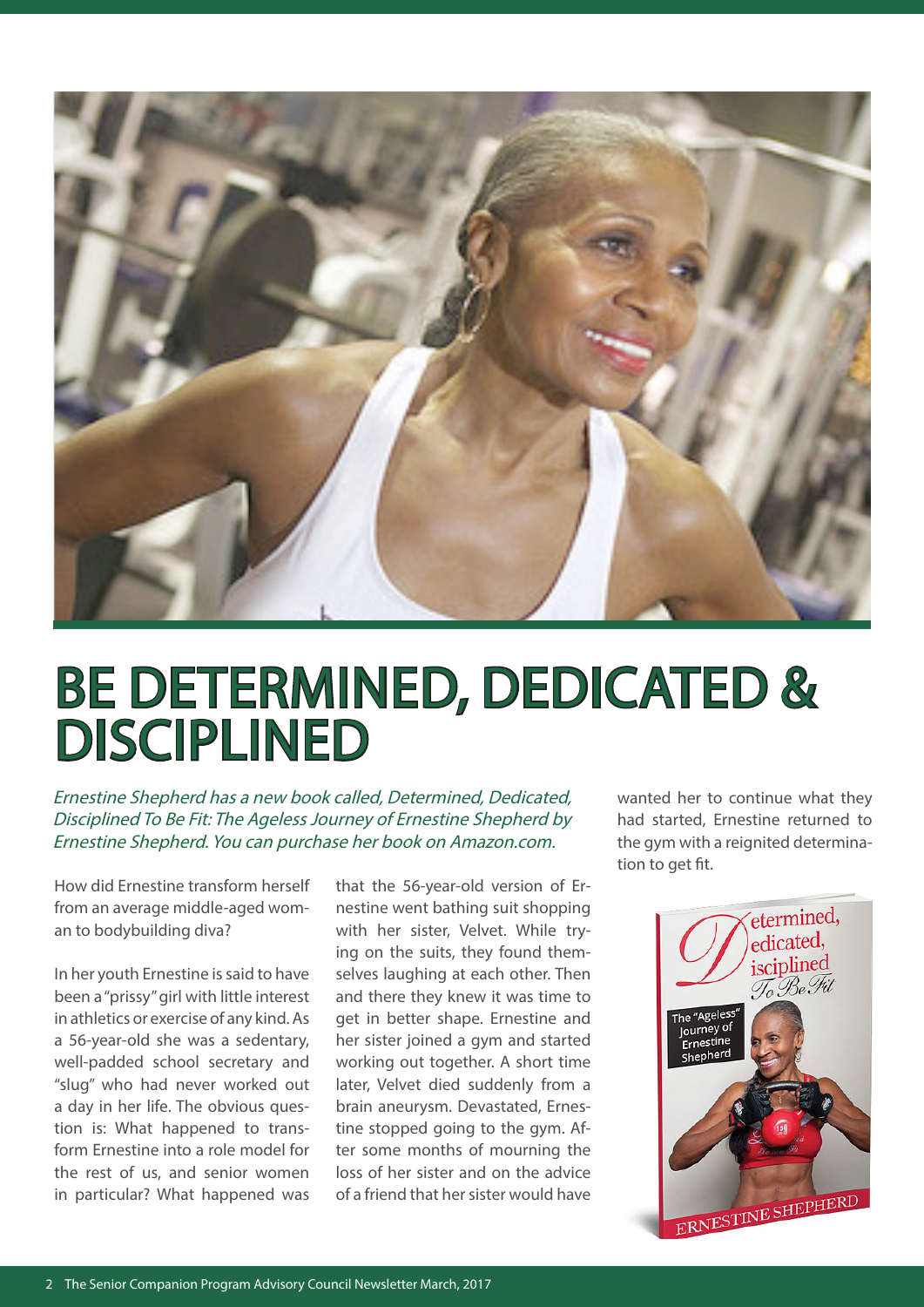## Baltimore City Health Department

Founded in 1793, the Baltimore City Health Department is the oldest, continuously-operating health department in the country, with nearly 1,000 employees who aim to promote health and improve wellbeing of city residents through education, policy/advocacy, and direct service delivery.

#### **Senior Companion Program Advisory Council Kick Off Luncheon**

The Senior Companion Advisory Council Kick-off luncheon was held at the Mt. Lebanon Baptist Church on Monday, January 30th. Senior Companions, Caretakers, stakeholders and the Baltimore Health Department participated in the meeting. Also, Ms. Heang Tan, Deputy Commissioner, Aging and Care Services was among some of the speakers. Some other participants were Ms. Karen Morales, University of Maryland, Dr. Daniel Mullins, Professor & Chair, PHSR Executive Director, Patients Program of University of Maryland, Ms. Deloris Mack, Project Leader, Ms. Varnell Britt, President Senior Advisory Council, Mr. Marvin Mack, Center for Mind and Esteem Development and Ms. Beverly



Reynolds, Senior Companion Advisory Council. The meeting was sponsored by the Patient Centered Outcome Research Institute (PCORI). This project is to bridge the gap of getting information that benefit patients from a patient point of view to the researcher. The meeting was also to encourage more seniors to become partners with the Senior Companion Program and be a launching pad to help seniors remain in their homes while managing their disease. We encourage seniors to sign up to receive information and the newsletter online at www. scpadvisorycouncil.net.

### Hear One Of SCP Seniors Story - Simple But Powerful



### A Voice From The Communtiy

Lesson: Constant learn-<br>ing about your health, relationships, and financ- es is a must in order to move your life forward.

Empower your character, belief & confidence within yourself. Increase Self-Esteem, Productivity, & Quality of Service. This newsletter is designed to motivate and empower you to achieve your next level of Success Now

My name is Julia and I recently took the Diabetes Self Management Class. My goal upon entering the class was to get the tools that I needed to reduce my A1C. I am a bacon lover. As a result of the class I reduced the number of times a week that I ate bacon. I increased the amount of water intake. The guidelines such as knowing how much carbohydrates to consume in a meal was quite helpful along with the portion control and fat grams.The action plans was a great help because you strive to complete your exercise plan even if you

didn't make it. Your plan included what you needed to increase and decrease.

I had a doctor's appointment after I completed the class and was positively amazed at the result of my A1C. I was 7.3 and it was reduced to 6.7. I am happy. I would recommend that all diabetics take this course because it is quite helpful.

Thank you!